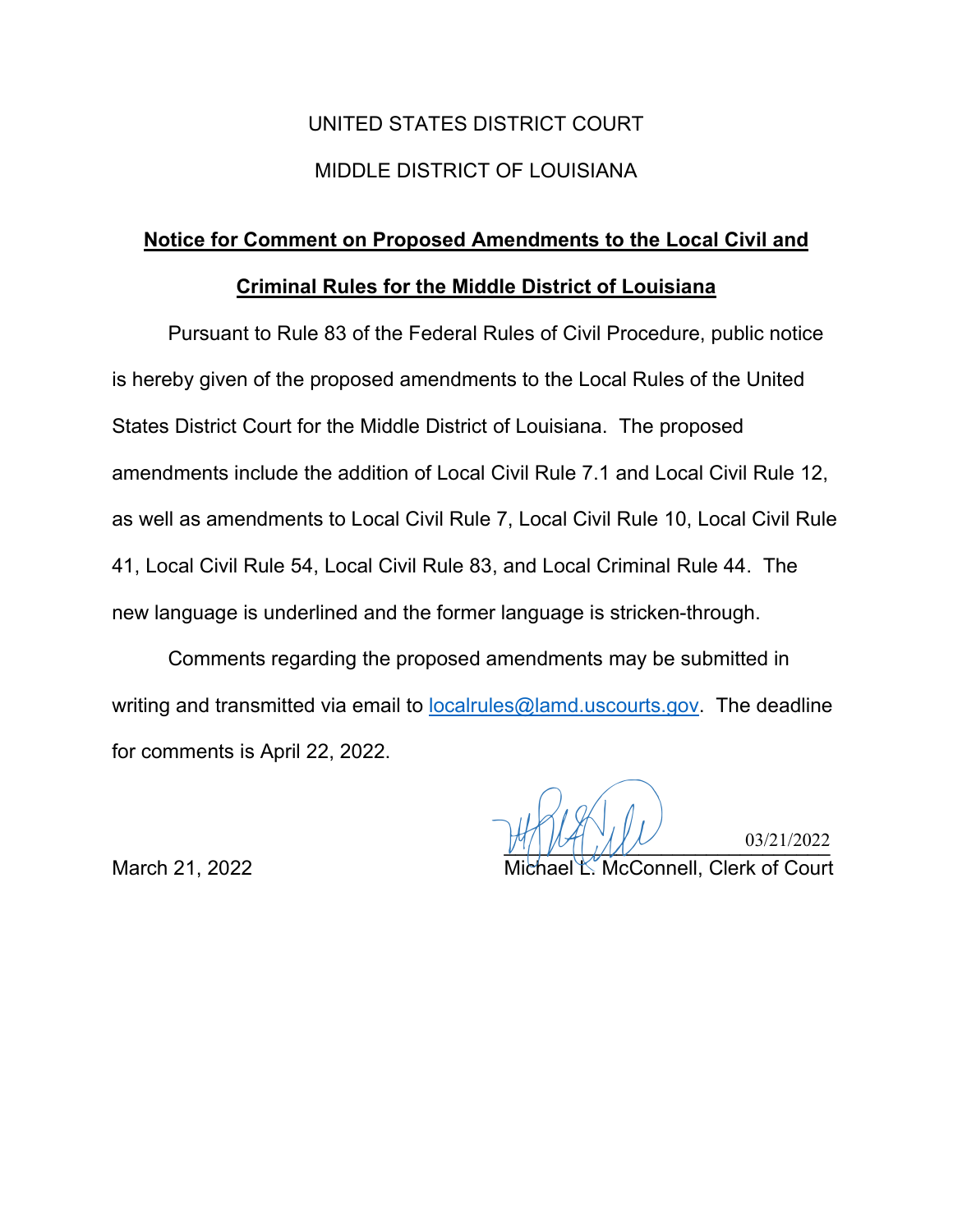#### **LOCAL CIVIL RULE 7 – PLEADINGS ALLOWED; FORM OF MOTIONS**

- **(f) Response and Memorandum.** Each respondent opposing a motion shall file a response, including opposing affidavits, and such supporting documents as are then available, within twenty-one days after service of the motion. Memoranda shall contain a concise statement of reasons in opposition to the motion, and a citation of authorities upon which the respondent relies. Memoranda must also include appropriate pinpoint citations to direct the Court to specific references within cited supporting material (*e.g.*, Ex.  $1$  – Plaintiff Depo, p.5, II. 8-10 or Rec. Doc.  $1$  – Complaint, p.3,  $\Pi$ 22). – For good cause appearing therefor, a respondent may be required to file a response and supporting documents, including memoranda, within such shorter or longer period of time as the Court may order. Reply memoranda may be filed without leave of Court in Rule 12 and Rule 56 motions only. Any such reply memoranda shall be filed within fourteen days after service of the response to the motion. Leave of court must be obtained to file surreplies in Rule 12 and Rule 56 motions. Leave of court must be obtained to file reply and surreply memoranda in all other motions not listed. If a party does not intend to oppose a motion, the non-opposing party must file a Notice of No Opposition on or, preferably, before the response deadline. If neither a Notice of No Opposition nor an Opposition is filed within twenty-one days, the Clerk shall enter a minute entry deeming the motion unopposed on the twenty-second day.
- **(g) Memoranda.** All memoranda filed by a party (including briefs, memoranda in support of or in opposition to a motion, and appeals to District Judges) shall be limited to twenty-five pages excluding table of contents, table of authorities, the certificate of service, and attachments. Signature blocks must begin on or before the last page but can extend beyond the page limit.  $-$ The form of the memorandum shall comply with  $LR10(a)$ . Reply and surreply memoranda, if permitted, shall be limited to ten pages. Leave of Court must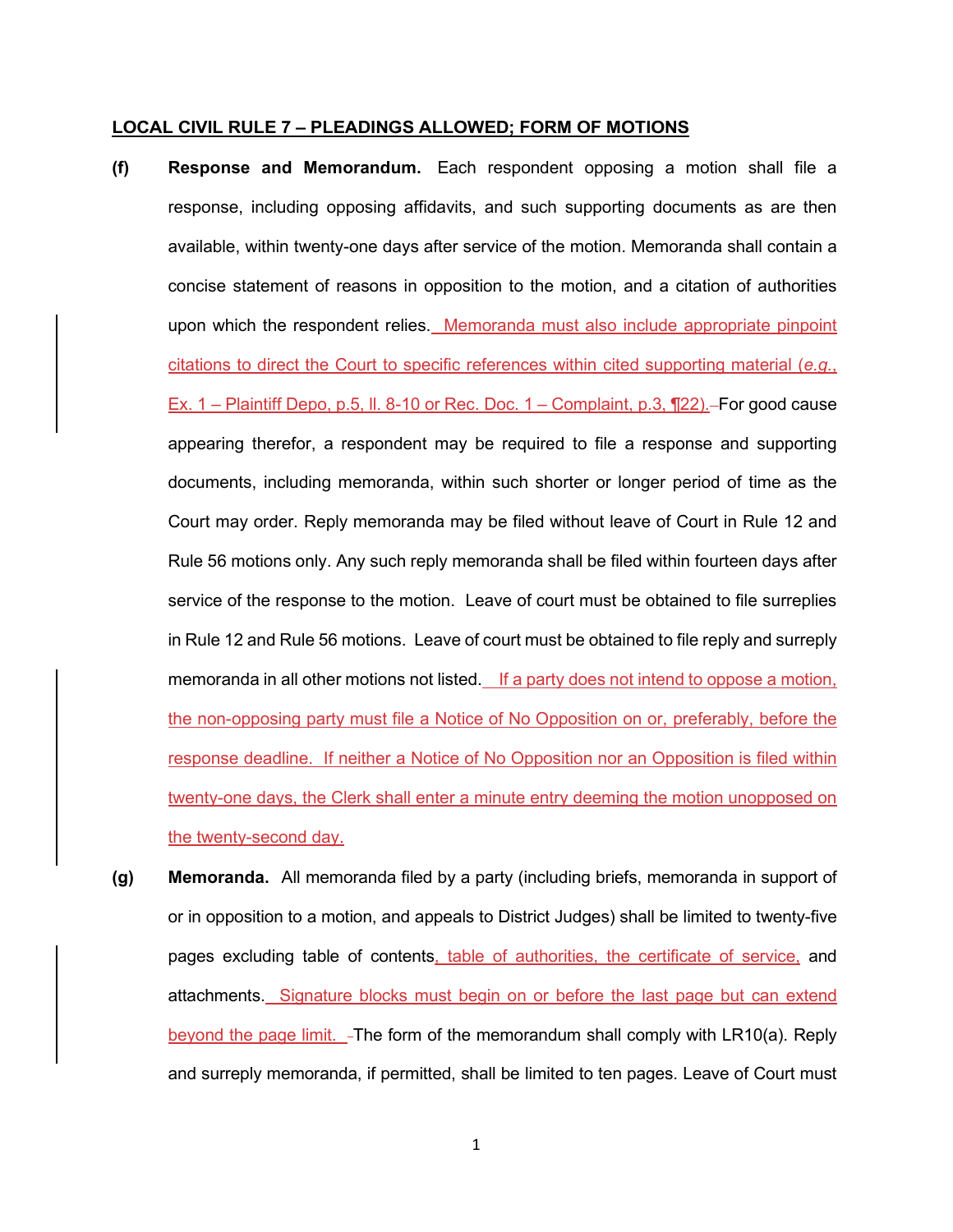be obtained to file memoranda in excess of the limit above.

**(h) Mandatory Meet and Confer Prior to Filing Motions** *in Limine***.** To avoid the needless filing of motions *in limine*, the Court requires the party seeking to file a motion *in limine* to confer with the opposing party (or any party having an interest to oppose) before filing the motion in a good faith effort to resolve the issue(s) amicably. If a consensus cannot be reached, the motion *in limine* must contain a certification that the movant conferred in a good faith effort to resolve the issues(s) amicably but was unable to reach an agreement. If after filing the motion *in limine*, the movant determines there is no longer a dispute, the movant shall promptly file a motion to withdraw the motion *in limine*.

#### **LOCAL CIVIL RULE 7.1 – CERTIFICATE OF INTERESTED PERSONS**

All parties are required to file a certificate of interested Persons. In addition to the requirements of Fed. R. Civ. P. 7.1(a), Civil Complaints and the initial responsive pleading or motion filed in lieu of responsive pleadings that a defendant files in a civil action must be accompanied by a separately filed and signed certificate of interested persons that contains a complete list of all persons, associations of persons, firms, partnerships, corporations, guarantors, insurers, affiliates, parent or subsidiary corporations, or other legal entities that are financially interested in the outcome of the case or else a statement that there are no such persons to identify. If the defendant concurs in the accuracy of another party's previously filed certificate, the defendant may adopt that certificate.

If a civil action is removed, the plaintiff shall file a signed certificate of interested persons, which shall neither constitute a general appearance nor prejudice the party's ability to file a motion for remand. If the plaintiff concurs in the accuracy of another party's previously filed certificate, the plaintiff may adopt that certificate.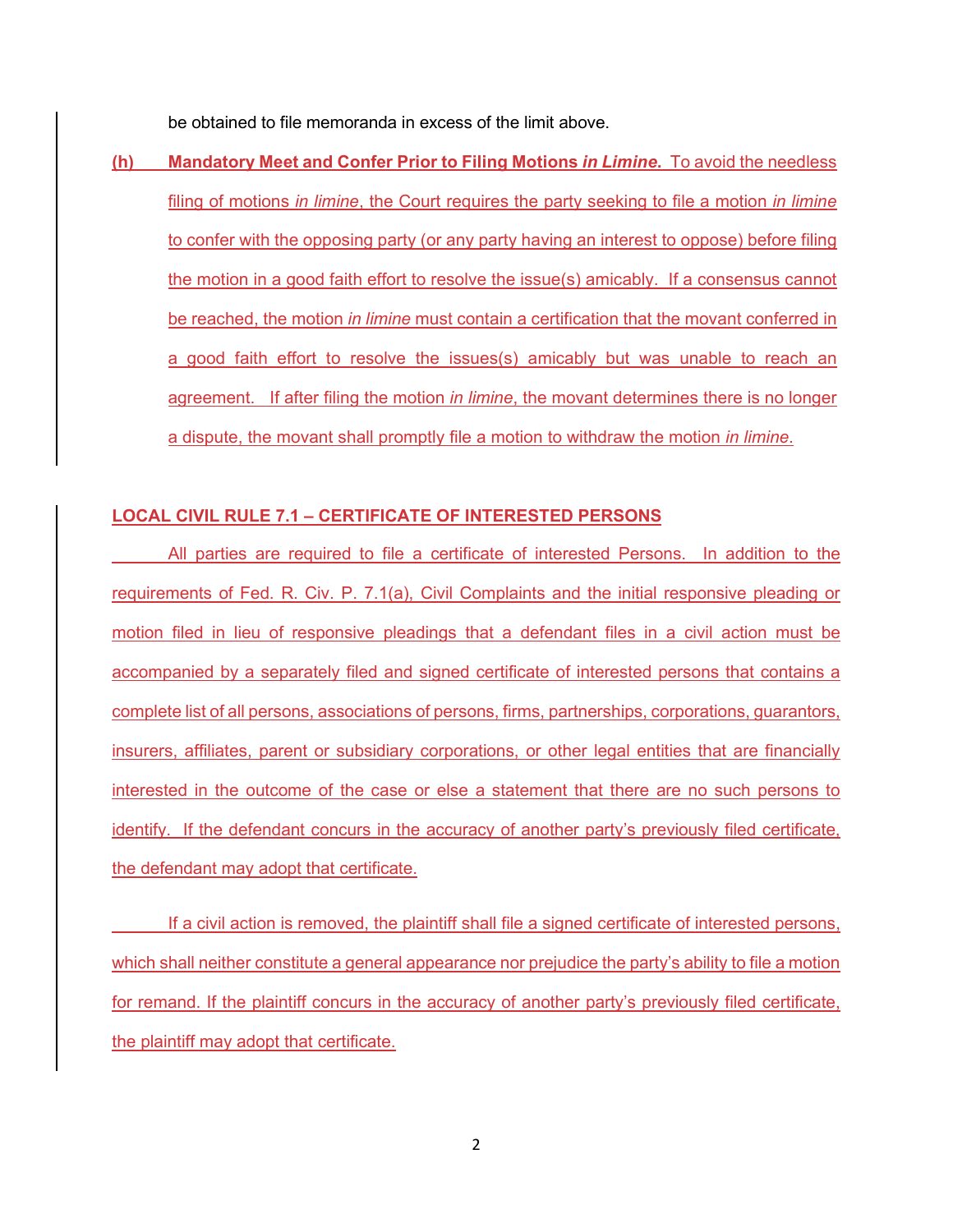#### **LOCAL CIVIL RULE 10 – FORM OF PLEADINGS**

#### **(a) Form: Statement Regarding Filing of Documents.**

- (4) In addition to the requirements of Fed. R. Civ. P. 7.1(a), civil complaints must also be accompanied by a separately filed and signed certificate of interested persons that contains a complete list of all persons, associations of persons, firms, partnerships, corporations, guarantors, insurers, affiliates, parent or subsidiary corporations, or other legal entities that are financially interested in the outcome of the case or else a statement that there are no such persons to identify. This requirement shall not apply to persons in the custody of civil, state or federal institutions or to persons filing cases pro se.
- (5) An amended complaint will supersede any prior filed complaint and must be standalone. An amended complaint must fully restate all allegations against all parties, regardless of whether all allegations are amended. A proposed amended complaint which merely restates, amends, or supplements specific allegations from a prior filed complaint by reference will not be accepted.

#### **(b) Consolidated Cases.**

(1) Unless otherwise ordered by the Court, where cases are consolidated, whether for trial only or for pretrial matters and trial for trial only or otherwise, the caption of all documents filed after consolidation shall list first the name and docket number of the lowest numbered case in the group, with words "consolidated with" or abbreviation "c/w". This shall be followed by a listing of the names and docket numbers of only those cases to which the document applies. This rule does not apply to cases wherein the assigned Magistrate Judge has ordered coordinated or consolidated discovery, but the cases are not consolidated for trial or any other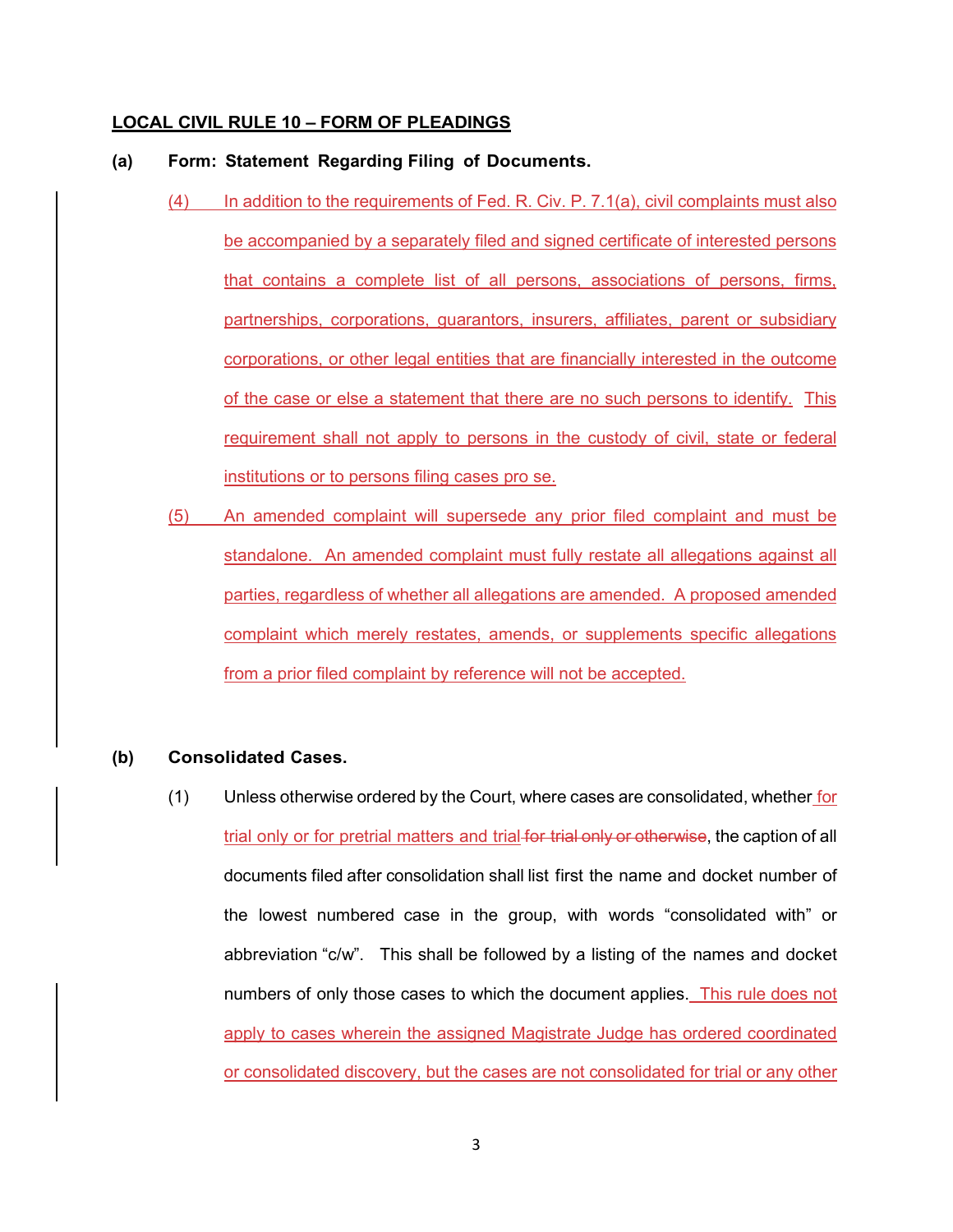purpose. *See* LR10(b)(3).

- (2) The caption of the lowest numbered case will serve as the identifying caption during the pendency of the consolidation and will continue to be used even if that particular case is closed.
- (3) For cases consolidated for discovery purposes only, the caption of all discovery related filings subject to the assigned Magistrate Judge's discovery consolidation order shall list the names and docket numbers of all cases in which coordinated discovery has been ordered. The filing party's case caption should appear at the top of the pleading followed by the other case caption(s) separated by "AND". For discovery pleadings required to be filed into the record, the filing party must file the pleading in each individual case subject to the discovery consolidation order.

### **LOCAL CIVIL RULE 12 – DEFENSES AND OBJECTIONS**

If the Court grants leave to allow a party to file an amended complaint while a motion to dismiss pursuant to Fed. R. Civ. P. 12 is pending, the Clerk will terminate the pending motion to dismiss without prejudice to the party to refile if grounds exist therefor based upon the allegations contained in the amended complaint.

#### **LOCAL CIVIL RULE 41 - DISMISSAL OF ACTIONS**

**(a) Dismissals**. Except as provided in Fed. R. Civ. P. 41(a)(1), if an attorney proposes to dismiss a suit with the intention of refiling it, the attorney must bring this to the attention of the Judge to whom the suit has been assigned. Such dismissal requests do not result in automatic dismissal. All dismissal requests must be ruled upon by the assigned Judge.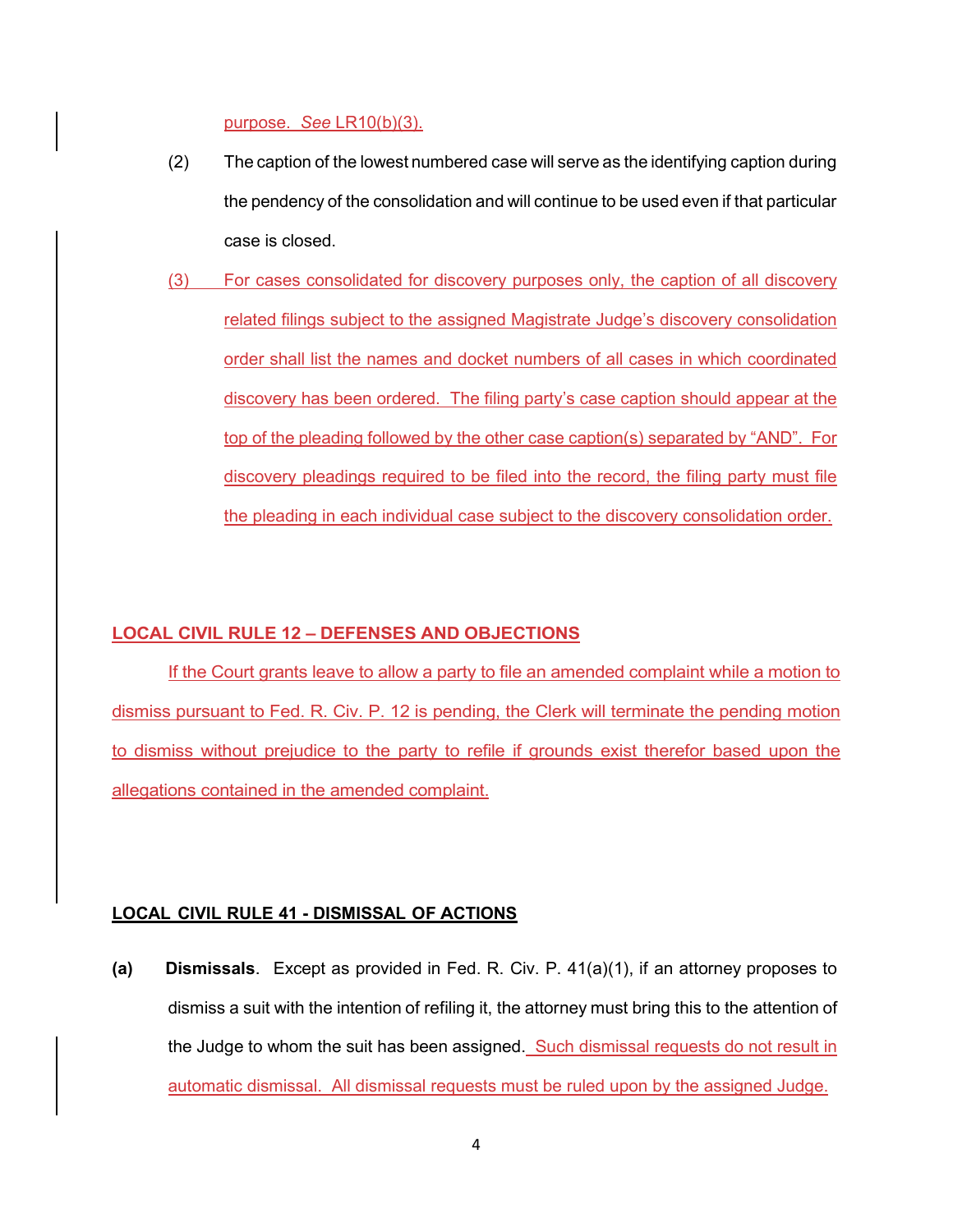#### **LOCAL CIVIL RULE 54 – JUDGMENTS, COSTS**

**(c) Memorandum of Costs.** Within thirty days after receiving notice of entry of judgment, unless otherwise ordered by the Court, the party in whose favor judgment is rendered and who claims and is allowed costs, shall serve on the attorney for the adverse party and file with the Clerk of Court a notice of application to have the costs taxed, together with a memorandum signed by the attorney of record stating that the items are correct and that the costs have been necessarily incurred, which is supported by itemization and documentation of all costs requested in each category.

#### **LOCAL CIVIL RULE 83 RULES BY DISTRICT COURTS; JUDGES' DIRECTIVES**

**(13) Continuing Representation, Withdrawals, Substitution of Counsel**. The original All counsel of record shall be held to represent the party for whom counsel appears unless the Court permits said counsel to withdraw from the case. Counsel may obtain permission to withdraw only upon filing: 1) a motion to withdraw filed by the counsel seeking to withdraw or 2) a motion to withdraw filed by the client's other counsel of record, which includes either the withdrawing counsel's signature or a certification that the withdrawing counsel's consent to file the motion has been obtained. joint motion to substitute counsel or upon a written motion served on opposing counsel and the client before the Court acts. If newother counsel is not thereby-substituted and no counsel of record will remain to represent the client, the motion to withdraw shall contain:  $-1$ ) the present address of the client and the client's telephone number if the client can be reached by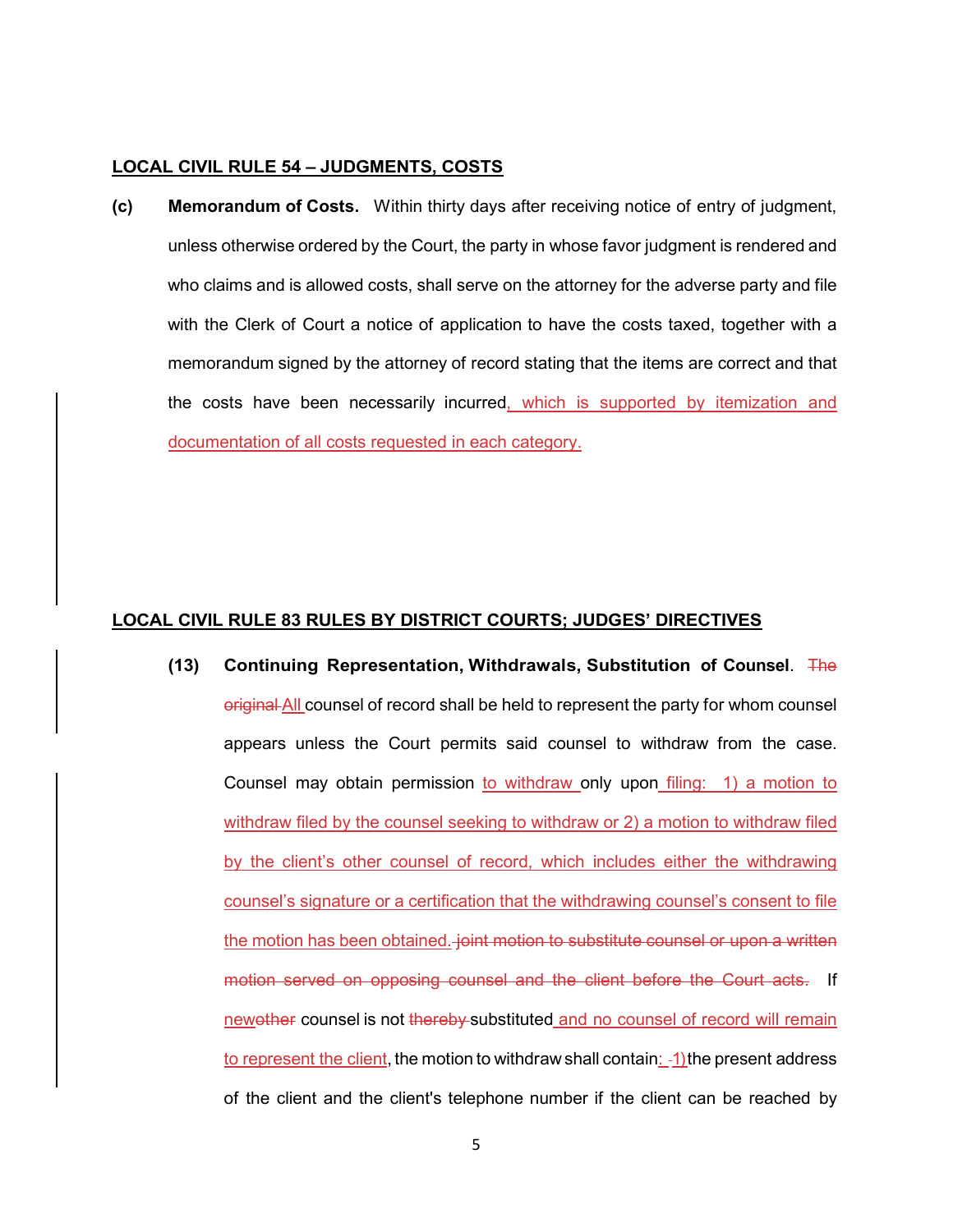telephone and  $2)$ . The motion shall contain a certification by counsel that the client has been notified of all deadlines and pending court appearances. The certificate of service accompanying the motion shall indicate that it was served on the client by certified mail or an affidavit shall be included stating why such service has not been made. If the motion to withdraw includes a request for substitution of new counsel, then the motion must also be signed by counsel seeking to be enrolled in substitution for the withdrawing counsel or include a certification that the enrolling counsel's consent to file the motion has been obtained.

- **(14) Additional Counsel**. Where counsel has appeared for any party, other counsel may appear for the same party only:
	- (A) Upon motion of counsel of record for that party  $\pm$  or motion by counsel seeking to be enrolled as additional counsel, which includes either counsel of record's signature or a certification by the filer that counsel of record's consent to file the motion has been obtainedconsented to by additional counsel; or
	- (B) Upon motion of counsel seeking to be enrolled, after counsel of record for the party has been permitted to withdraw or has died, or is incapacitated, or cannot be found as established in the motion; or
	- $(C)$  ———Upon motion of a party after notice to counsel of record and  $-a$ hearing thereon.

# **LOCAL CRIMINAL RULE 44 - CONTINUING REPRESENTATION, WITHDRAWALS, SUBSTITUTION OF COUNSEL**

The original counsel of record shall be held to represent the party for whom counsel appears unless the Court permits said counsel to withdraw from the case. Counsel may obtain permission only upon joint motion to substitute counsel or upon a written motion served on opposing counsel and the client before the Court acts. If other counsel is not thereby substituted, the motion to withdraw shall contain the present address of the client and the client's telephone number, if the client can be reached by telephone. The motion shall contain a certification by